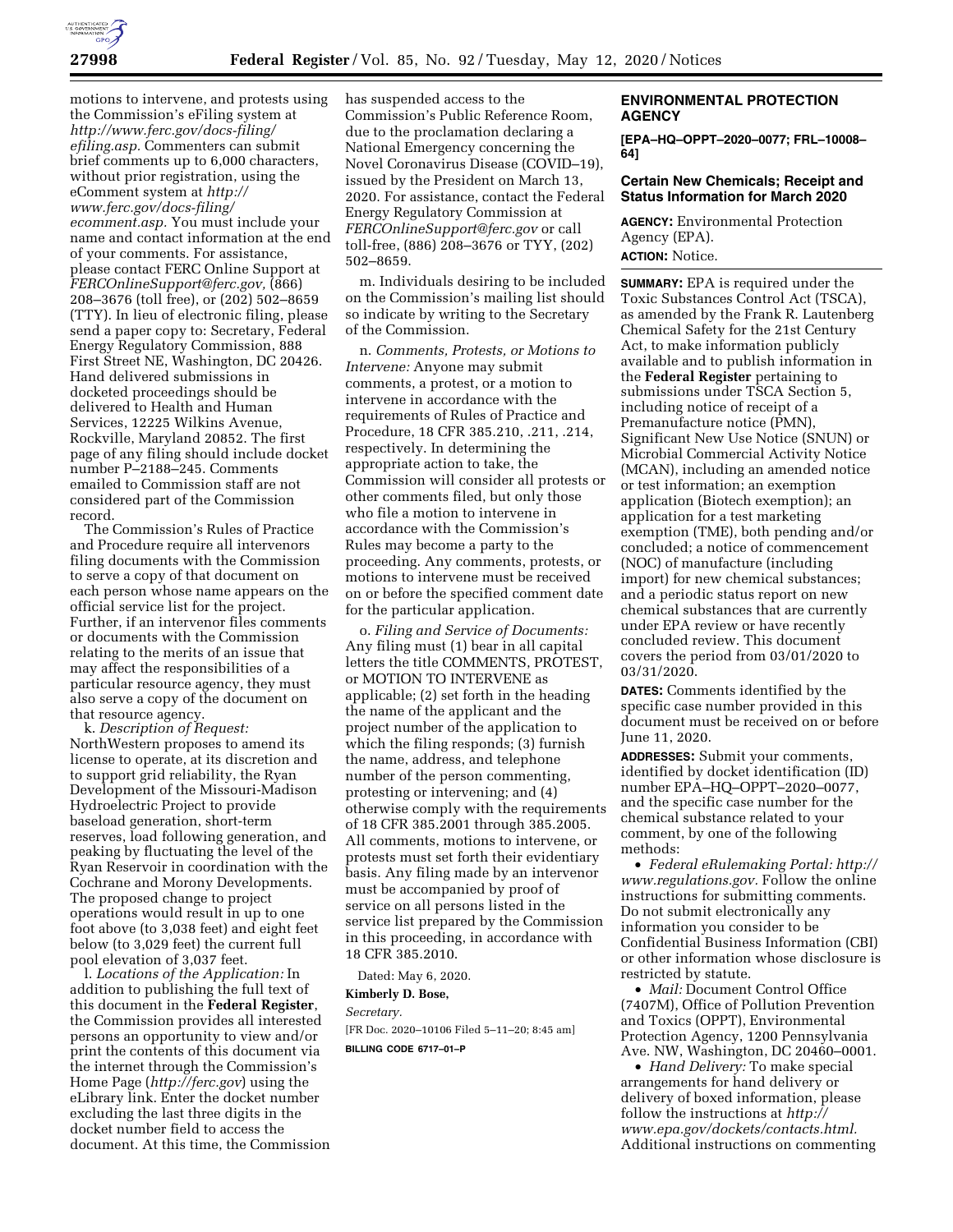or visiting the docket, along with more information about dockets generally, is available at *[http://www.epa.gov/](http://www.epa.gov/dockets) [dockets.](http://www.epa.gov/dockets)* 

**FOR FURTHER INFORMATION CONTACT:** *For technical information contact:* Jim Rahai, Information Management Division (7407M), Office of Pollution Prevention and Toxics, Environmental Protection Agency, 1200 Pennsylvania Ave. NW, Washington, DC 20460–0001; telephone number: (202) 564–8593; email address: *[rahai.jim@epa.gov.](mailto:rahai.jim@epa.gov)* 

*For general information contact:* The TSCA-Hotline, ABVI-Goodwill, 422 South Clinton Ave., Rochester, NY 14620; telephone number: (202) 554– 1404; email address: *[TSCA-Hotline@](mailto:TSCA-Hotline@epa.gov) [epa.gov.](mailto:TSCA-Hotline@epa.gov)* 

#### **SUPPLEMENTARY INFORMATION:**

#### **I. Executive Summary**

## *A. What action is the Agency taking?*

This document provides the receipt and status reports for the period from 03/01/2020 to 03/31/2020. The Agency is providing notice of receipt of PMNs, SNUNs and MCANs (including amended notices and test information); an exemption application under 40 CFR part 725 (Biotech exemption); TMEs, both pending and/or concluded; NOCs to manufacture a new chemical substance; and a periodic status report on new chemical substances that are currently under EPA review or have recently concluded review.

EPA is also providing information on its website about cases reviewed under the amended TSCA, including the section 5 PMN/SNUN/MCAN and exemption notices received, the date of receipt, the final EPA determination on the notice, and the effective date of EPA's determination for PMN/SNUN/ MCAN notices on its website at: *[https://](https://www.epa.gov/reviewing-new-chemicals-under-toxic-substances-control-act-tsca/status-pre-manufacture-notices) [www.epa.gov/reviewing-new-chemicals](https://www.epa.gov/reviewing-new-chemicals-under-toxic-substances-control-act-tsca/status-pre-manufacture-notices)[under-toxic-substances-control-act-tsca/](https://www.epa.gov/reviewing-new-chemicals-under-toxic-substances-control-act-tsca/status-pre-manufacture-notices)  [status-pre-manufacture-notices.](https://www.epa.gov/reviewing-new-chemicals-under-toxic-substances-control-act-tsca/status-pre-manufacture-notices)* This information is updated on a weekly basis.

## *B. What is the Agency's authority for taking this action?*

Under the Toxic Substances Control Act (TSCA), 15 U.S.C. 2601 *et seq.,* a chemical substance may be either an ''existing'' chemical substance or a ''new'' chemical substance. Any chemical substance that is not on EPA's TSCA Inventory of Chemical Substances (TSCA Inventory) is classified as a ''new chemical substance,'' while a chemical substance that is listed on the TSCA Inventory is classified as an ''existing chemical substance.'' (See TSCA section 3(11).) For more information about the

TSCA Inventory please go to: *[https://](https://www.epa.gov/tsca-inventory) [www.epa.gov/tsca-inventory.](https://www.epa.gov/tsca-inventory)* 

Any person who intends to manufacture (including import) a new chemical substance for a non-exempt commercial purpose, or to manufacture or process a chemical substance in a non-exempt manner for a use that EPA has determined is a significant new use, is required by TSCA section 5 to provide EPA with a PMN, MCAN or SNUN, as appropriate, before initiating the activity. EPA will review the notice, make a risk determination on the chemical substance or significant new use, and take appropriate action as described in TSCA section 5(a)(3).

TSCA section 5(h)(1) authorizes EPA to allow persons, upon application and under appropriate restrictions, to manufacture or process a new chemical substance, or a chemical substance subject to a significant new use rule (SNUR) issued under TSCA section 5(a)(2), for ''test marketing'' purposes, upon a showing that the manufacture, processing, distribution in commerce, use, and disposal of the chemical will not present an unreasonable risk of injury to health or the environment. This is referred to as a test marketing exemption, or TME. For more information about the requirements applicable to a new chemical go to: *[http://www.epa.gov/oppt/newchems.](http://www.epa.gov/oppt/newchems)* 

Under TSCA sections 5 and 8 and EPA regulations, EPA is required to publish in the **Federal Register** certain information, including notice of receipt of a PMN/SNUN/MCAN (including amended notices and test information); an exemption application under 40 CFR part 725 (biotech exemption); an application for a TME, both pending and concluded; NOCs to manufacture a new chemical substance; and a periodic status report on the new chemical substances that are currently under EPA review or have recently concluded review.

#### *C. Does this action apply to me?*

This action provides information that is directed to the public in general.

*D. Does this action have any incremental economic impacts or paperwork burdens?* 

No.

### *E. What should I consider as I prepare my comments for EPA?*

1. *Submitting confidential business information (CBI).* Do not submit this information to EPA through *regulations.gov* or email. Clearly mark the part or all of the information that you claim to be CBI. For CBI information in a disk or CD–ROM that

you mail to EPA, mark the outside of the disk or CD–ROM as CBI and then identify electronically within the disk or CD–ROM the specific information that is claimed as CBI. In addition to one complete version of the comment that includes information claimed as CBI, a copy of the comment that does not contain the information claimed as CBI must be submitted for inclusion in the public docket. Information so marked will not be disclosed except in accordance with procedures set forth in 40 CFR part 2.

2. *Tips for preparing your comments.*  When preparing and submitting your comments, see the commenting tips at *[http://www.epa.gov/dockets/](http://www.epa.gov/dockets/comments.html)  [comments.html.](http://www.epa.gov/dockets/comments.html)* 

### **II. Status Reports**

In the past, EPA has published individual notices reflecting the status of TSCA section 5 filings received, pending or concluded. In 1995, the Agency modified its approach and streamlined the information published in the **Federal Register** after providing notice of such changes to the public and an opportunity to comment (See the **Federal Register** of May 12, 1995 (60 FR 25798) (FRL–4942–7)). Since the passage of the Lautenberg amendments to TSCA in 2016, public interest in information on the status of section 5 cases under EPA review and, in particular, the final determination of such cases, has increased. In an effort to be responsive to the regulated community, the users of this information, and the general public, to comply with the requirements of TSCA, to conserve EPA resources and to streamline the process and make it more timely, EPA is providing information on its website about cases reviewed under the amended TSCA, including the section 5 PMN/SNUN/MCAN and exemption notices received, the date of receipt, the final EPA determination on the notice, and the effective date of EPA's determination for PMN/SNUN/ MCAN notices on its website at: *[https://](https://www.epa.gov/reviewing-new-chemicals-under-toxic-substances-control-act-tsca/status-pre-manufacture-notices) [www.epa.gov/reviewing-new-chemicals](https://www.epa.gov/reviewing-new-chemicals-under-toxic-substances-control-act-tsca/status-pre-manufacture-notices)[under-toxic-substances-control-act-tsca/](https://www.epa.gov/reviewing-new-chemicals-under-toxic-substances-control-act-tsca/status-pre-manufacture-notices)  [status-pre-manufacture-notices.](https://www.epa.gov/reviewing-new-chemicals-under-toxic-substances-control-act-tsca/status-pre-manufacture-notices)* This information is updated on a weekly basis.

### **III. Receipt Reports**

For the PMN/SNUN/MCANs that have passed an initial screening by EPA during this period, Table I provides the following information (to the extent that such information is not subject to a CBI claim) on the notices screened by EPA during this period: The EPA case number assigned to the notice that indicates whether the submission is an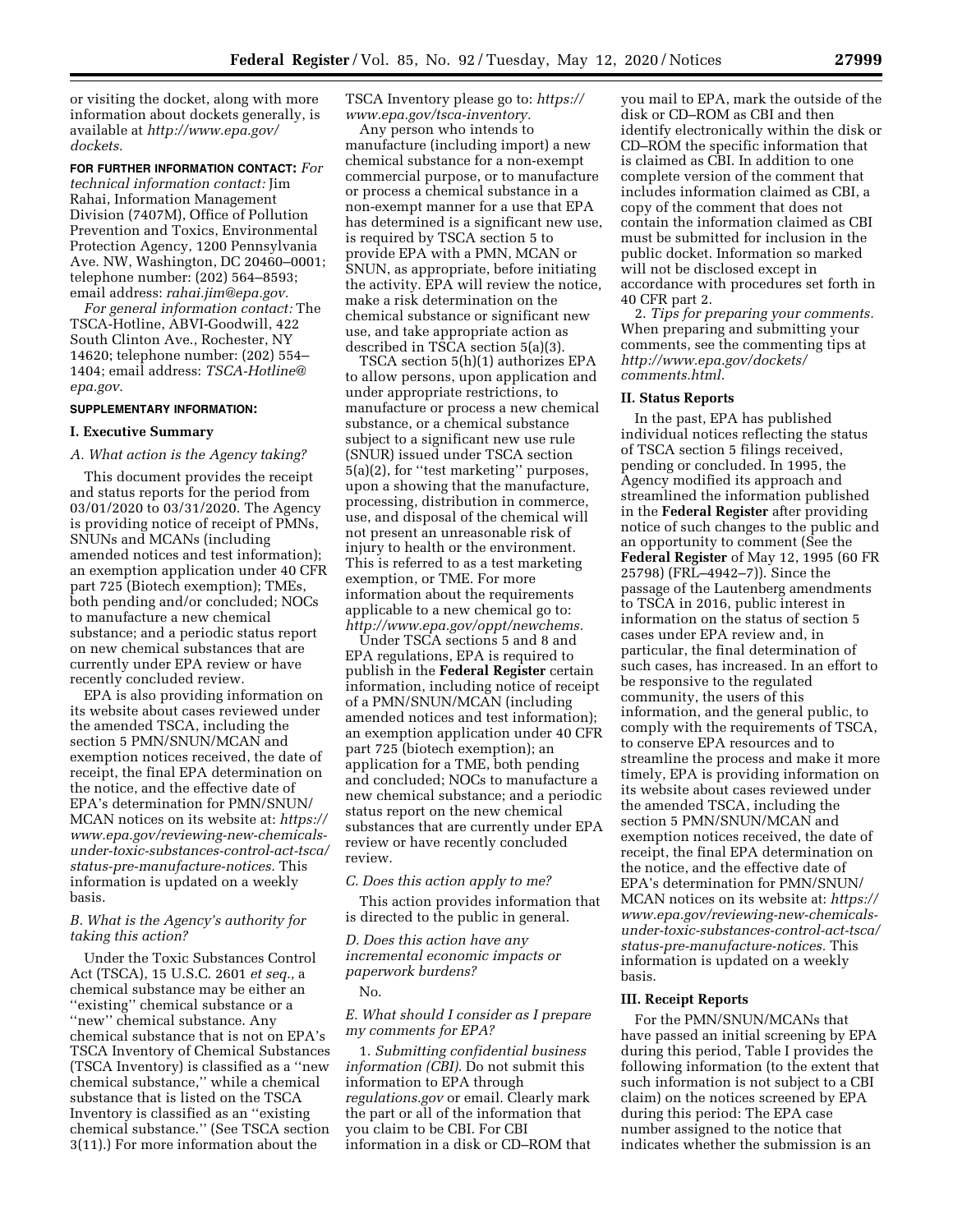initial submission, or an amendment, a notation of which version was received, the date the notice was received by EPA, the submitting manufacturer (*i.e.,*  domestic producer or importer), the potential uses identified by the manufacturer in the notice, and the chemical substance identity.

As used in each of the tables in this unit, (S) indicates that the information in the table is the specific information

provided by the submitter, and (G) indicates that this information in the table is generic information because the specific information provided by the submitter was claimed as CBI. Submissions which are initial submissions will not have a letter following the case number. Submissions which are amendments to previous submissions will have a case number followed by the letter ''A'' (*e.g.* P–18–

1234A). The version column designates submissions in sequence as "1",  $\frac{1}{1}$ ", ''3'', etc. Note that in some cases, an initial submission is not numbered as version 1; this is because earlier version(s) were rejected as incomplete or invalid submissions. Note also that future versions of the following tables may adjust slightly as the Agency works to automate population of the data in the tables.

| TABLE I-PMN/SNUN/MCANS APPROVED <sup>*</sup> FROM 03/01/2020 TO 03/31/2020 |  |
|----------------------------------------------------------------------------|--|
|----------------------------------------------------------------------------|--|

| Case no.                 | Version        | Received<br>date         | Manufacturer                                                | Use                                                                                                                                                            | Chemical substance                                                                                                                                                                    |
|--------------------------|----------------|--------------------------|-------------------------------------------------------------|----------------------------------------------------------------------------------------------------------------------------------------------------------------|---------------------------------------------------------------------------------------------------------------------------------------------------------------------------------------|
| P-17-0110A               | 4              | 03/12/2020               | <b>DIC</b> International<br>(USA) LLC.                      | (G) Masking Photopolymer                                                                                                                                       | (G) Phenol formaldehyde glycidyl<br>ether acrylate cycloalkene ester.                                                                                                                 |
| P-17-0233A               | 4              | 03/09/2020               | CBI                                                         | (S) Creping Aid for Yankee Dryers<br>to manufacture tissue and towel<br>paper.                                                                                 | (G) Oxyalkylene modified polyalkyl<br>amine alkyl diacid polymer with 2-<br>(chloromethyl) oxirane.                                                                                   |
| P-17-0414A<br>P-18-0059A | 6<br>2         | 03/05/2020<br>03/10/2020 | CBI<br>Eastman Chemical<br>Company, Inc.                    | (G) Monitor well performance<br>(S) Chemical intermediate                                                                                                      | (G) Halogenated benzoic acid.<br><b>Butanoic</b><br>acid,<br>(S)<br>4-<br>(dimethylamino)-, ethyl ester.                                                                              |
| P-18-0060A               | 5              | 03/10/2020               | Eastman Chemical<br>Company, Inc.                           | (S) Surfactant for Liquid Dish, Liq-<br>uid Laundry, and Industrial Hand<br>Wash; Export only volume of the<br>TSCA manufactured NCS; and<br>FDA related uses. | (S) 1-Butanaminium, 4-amino-N-(2-<br>hydroxy-3-sulfopropyl)-N,<br>N-di-<br>methyl-4-oxo-,<br>N-coco<br>alkyl<br>derivs., inner salts.                                                 |
| P-18-0069A               | 3              | 03/09/2020               | Sasol Chemicals<br>(USA) LLC.                               | (G) Polymer performance additive                                                                                                                               | (G) Surface modified boehmite.                                                                                                                                                        |
| P-18-0143A               | $\overline{7}$ | 03/03/2020               | Huntsman Inter-<br>national LLC.                            | (G) Anti-corrosive primer for outdoor<br>industrial applications.                                                                                              | (G) Fatty acids, tall-oil polymers<br>with aminoalkyl, dialkyl alkane<br>diamine, polyalkylene polyamine<br>alkanepolyamine fraction,<br>and<br>tris-[(alkylamino) alkyl] phenol.     |
| P-18-0144A               | 6              | 03/03/2020               | CBI                                                         | (G) Anti-corrosive primer for outdoor<br>industrial applications.                                                                                              | (G)Formaldehyde, polymer with an<br>alkane diamine and phenol.                                                                                                                        |
| P-18-0152A               | 6              | 03/06/2020               | CBI                                                         | (G) Intermediate for use in manu-<br>facturing.                                                                                                                | (G) Hydrolyzed Functionalized Di-<br>amino Silanol Polymer.                                                                                                                           |
| P-18-0152A               | 7              | 03/06/2020               | CBI                                                         | (G) Intermediate for use in manu-<br>facturing.                                                                                                                | (G) Hydrolyzed Functionalized Di-<br>amino Silanol Polymer.                                                                                                                           |
| P-18-0152A               | 8              | 03/11/2020               | CBI                                                         | (G) Intermediate for use in manu-<br>facturing.                                                                                                                | (G) Hydrolyzed Functionalized Di-<br>amino Silanol Polymer.                                                                                                                           |
| P-18-0237A               | 9              | 02/28/2020               | CBI                                                         |                                                                                                                                                                | (G) Alkanediol, polymer with 5-<br>isocyanato-1-(isocyanatomethyl)-<br>1,3,3-trimethylcyclohexane,<br>alkylaminoalkyl<br>methacrylate-,<br>dialkylheteromonocycle-<br>and<br>blocked. |
| P-18-0292A               | 6              | 02/28/2020               | CBI                                                         |                                                                                                                                                                | (G) alkanediol, polymer with 5-<br>isocyanato-1-(isocyanatomethyl)-<br>1,3,3-trimethylcyclohexane,<br>alkylaminoalkylmethacrylate-<br>blocked.                                        |
| P-18-0323A               | 7              | 03/02/2020               | Kuraray America, Inc.                                       | (G) Raw material for polymer manu-<br>facturing.                                                                                                               | (S) 2-Propenoic acid, 2-methyl-, 3-<br>methyl-3-buten-1-yl ester.                                                                                                                     |
| P-18-0326A               | 7              | 03/04/2020               | CBI                                                         | (G) Chemical Intermediate                                                                                                                                      | (G) Alkanoic acid, alkyl ester,<br>manuf. of, byproducts from, distn.<br>residues.                                                                                                    |
| P-18-0330A               | 2              | 03/04/2020               |                                                             |                                                                                                                                                                | (G) Formaldehyde, polymer with<br>alkyl aryl ketone.                                                                                                                                  |
| P-18-0376A               | 4              | 03/11/2020               | Sumitomo Chemical<br><b>Advanced Tech-</b><br>nologies LLC. | (S) Substance used to improve<br>physical properties<br>in rubber<br>products.                                                                                 | (G) Thiosulfuric acid, aminoalkyl<br>ester.                                                                                                                                           |
| P-18-0405A               | 4              | 03/05/2020               | CBI                                                         |                                                                                                                                                                | (S)<br>Phenol,<br>$4,4'$ (1-<br>methylethylidene)bis-,<br>polymer<br>3,6,9,12-tetraoxatetradeca-<br>with<br>1,13-diene, glycidyl ether.                                               |
| P-19-0036A               | 3              | 03/11/2020               | Ethox Chemicals,<br>LLC.                                    | (S) As an additive to polymers for<br>improvement in gas barrier per-<br>formance.                                                                             | (S) 1,4-Benzenedicarboxylic acid,<br>1,4-bis(2-phenoxyethyl) ester.                                                                                                                   |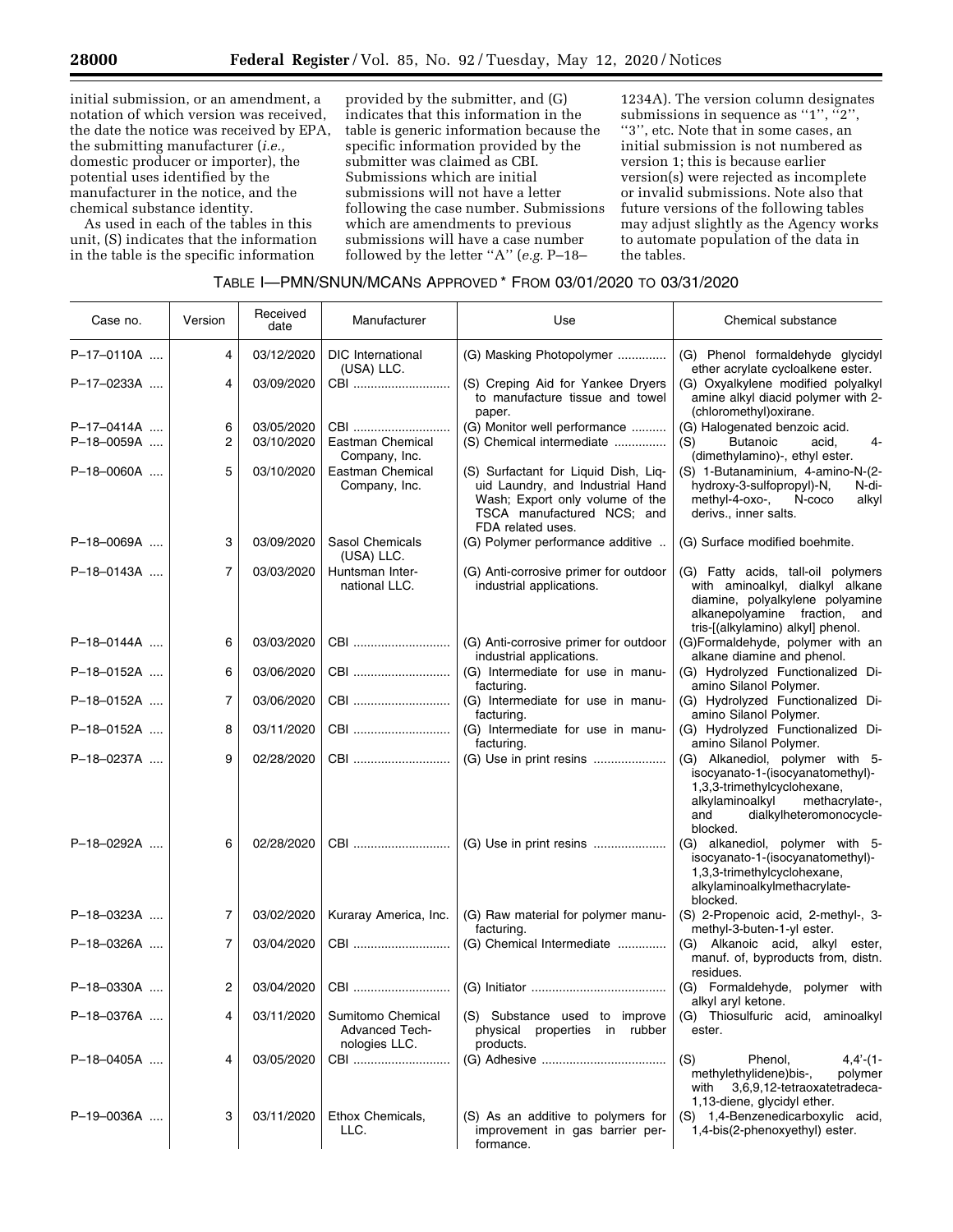# TABLE I—PMN/SNUN/MCANS APPROVED \* FROM 03/01/2020 TO 03/31/2020—Continued

| Case no.                 | Version             | Received<br>date         | Use<br>Manufacturer                                                                                            |                                                                                                                                                                                                                                                                                                                                                                            | Chemical substance                                                                                                                                                                                                                                                                                                                                                                                                                                               |  |
|--------------------------|---------------------|--------------------------|----------------------------------------------------------------------------------------------------------------|----------------------------------------------------------------------------------------------------------------------------------------------------------------------------------------------------------------------------------------------------------------------------------------------------------------------------------------------------------------------------|------------------------------------------------------------------------------------------------------------------------------------------------------------------------------------------------------------------------------------------------------------------------------------------------------------------------------------------------------------------------------------------------------------------------------------------------------------------|--|
| P-19-0036A               | 4                   | 03/16/2020               | Ethox Chemicals,<br>(S) As an additive to polymers for<br>LLC.<br>improvement in gas barrier per-<br>formance. |                                                                                                                                                                                                                                                                                                                                                                            | (S)1,4-Benzenedicarboxylic<br>acid,<br>1,4-bis(2-phenoxyethyl) ester.                                                                                                                                                                                                                                                                                                                                                                                            |  |
| P-19-0077A               | 11                  | 03/13/2020               | CBI                                                                                                            |                                                                                                                                                                                                                                                                                                                                                                            | (G) Alkenylamide.                                                                                                                                                                                                                                                                                                                                                                                                                                                |  |
| P-19-0116                | 4                   | 03/24/2020               | CBI                                                                                                            | (S) Silk protein for production of<br>fiber, and Skincare use as addi-<br>tive in dermal moisturizing lotions.                                                                                                                                                                                                                                                             | (G)Sr-(WaspSpider<br>Polypeptide-1<br>Oligopeptide-178).                                                                                                                                                                                                                                                                                                                                                                                                         |  |
| P-19-0138A               | 3                   | 03/13/2020               | CBI                                                                                                            |                                                                                                                                                                                                                                                                                                                                                                            | (G) Perfluorodioxaalkanoyl fluoride.                                                                                                                                                                                                                                                                                                                                                                                                                             |  |
| P-19-0139A               | $\overline{c}$      | 03/13/2020               | CBI                                                                                                            |                                                                                                                                                                                                                                                                                                                                                                            | (G)<br>Perfluoro-2-methyl-<br>trioxaalkanoyl fluoride.                                                                                                                                                                                                                                                                                                                                                                                                           |  |
| P-19-0140A<br>P-19-0160A | 3<br>$\overline{2}$ | 03/13/2020<br>03/04/2020 | CBI<br>CBI                                                                                                     | (S) Component of a UV curable<br>printing ink.                                                                                                                                                                                                                                                                                                                             | (G)Perfluorodioxaalkyl vinyl ether.<br>(G) Alkanesulfonic acid, 2-[(2-<br>aminoethyl)heteroatom-sub-<br>stituted]-, sodium salt (1:1), poly-<br>with<br>alpha-[2,2-<br>mer<br>bis(hydroxymethyl)butyl]-omega-<br>methoxypoly(oxy-1,2-ethanediyl)<br>1,1'-methylenebis[4-<br>and<br>isocyanatocyclohexane],<br>acrylic<br>acid-dipenthaerythritol<br>reaction<br>products- and polypropylene gly-<br>col ether with pentaerythritol (4:1)<br>triacrylate-blocked. |  |
| P-19-0161A               | 2                   | 03/12/2020               | CBI                                                                                                            | (S) Organic amine salt mixture used<br>as a foaming agent in the produc-<br>tion of urethanes.                                                                                                                                                                                                                                                                             | (G) Alkano1 amine salt mixture.                                                                                                                                                                                                                                                                                                                                                                                                                                  |  |
| P-19-0174A               | 4                   | 03/11/2020               | International Lubri-<br>cants, Inc.                                                                            | (G) Phosphorus antiwear compound                                                                                                                                                                                                                                                                                                                                           | (G)<br>Octadecanoic<br>acid,<br>(alkylphosphinyl), polyol ester.                                                                                                                                                                                                                                                                                                                                                                                                 |  |
| P-20-0005A               | 4                   | 03/05/2020               | <b>RMC Advanced</b><br>Technologies, Inc.                                                                      | (G) Additive for plastics and resins                                                                                                                                                                                                                                                                                                                                       | (G) modified graphene.                                                                                                                                                                                                                                                                                                                                                                                                                                           |  |
| P-20-0010A               | 5                   | 03/10/2020               | CBI                                                                                                            | (G) Polymerization auxiliary                                                                                                                                                                                                                                                                                                                                               | (G) Carboxylic acid, reaction prod-<br>ucts with metalhydroxide, inor-<br>ganic dioxide and metal.                                                                                                                                                                                                                                                                                                                                                               |  |
| P-20-0011A               | 5                   | 03/04/2020               | CBI                                                                                                            |                                                                                                                                                                                                                                                                                                                                                                            | (G)<br>Tetraoxaspiro[5.5]alkyl-3,9-<br>diylbis(alkyl-2,1-diyl) bis(2-cyano-<br>3-(3,4-dimethoxyphenyl)acrylate).                                                                                                                                                                                                                                                                                                                                                 |  |
| P-20-0022A               | 3                   | 03/05/2020               | CBI                                                                                                            | (G) Fuel additive for combustion im-<br>prover.                                                                                                                                                                                                                                                                                                                            | (G) Polyalkoxycarbopolycycle hy-<br>droxy.                                                                                                                                                                                                                                                                                                                                                                                                                       |  |
| P-20-0030A               | 2                   | 03/13/2020               | CBI                                                                                                            | (S) Plasticizer for plastisols and in<br>caulks and sealants.                                                                                                                                                                                                                                                                                                              | (G) Hexanedioic acid, alkyl ester.                                                                                                                                                                                                                                                                                                                                                                                                                               |  |
| P-20-0051A               | 3                   | 03/11/2020               | CBI                                                                                                            | (S) Curing agent for Industrial<br>epoxy coating systems.                                                                                                                                                                                                                                                                                                                  | (S)<br>1,8-Octanediamine,<br>4-<br>(aminomethyl)-, N-benzyl derivs.                                                                                                                                                                                                                                                                                                                                                                                              |  |
| P-20-0061                | 1                   | 03/03/2020               | Allnex USA, Inc                                                                                                | (S) Coating resin crosslinking agent                                                                                                                                                                                                                                                                                                                                       | (G) Formaldehyde, polymer with<br>alkylphenols, alkyl ether.                                                                                                                                                                                                                                                                                                                                                                                                     |  |
| P-20-0062                | 1                   | 03/05/2020               | Inabata America Cor-<br>poration.                                                                              | (S) Use as an electrically conduc-<br>tive material, as an additive in<br>field emission applications, as an<br>additive in batteries, energy stor-<br>age, and electrode applications,<br>as an additive to improve physical<br>or mechanical properties, as an<br>additive for weight reduction, and<br>as a heat generation material.                                   | (S) Multi-walled carbon nanotubes;<br>closed; 4.4-12.8 nm diameter;<br>bundle length 10.6-211.1 um;<br>Grade: Jenotube 6 (Substance-1).                                                                                                                                                                                                                                                                                                                          |  |
| P-20-0063                | 1                   | 03/05/2020               | Inabata America Cor-<br>poration.                                                                              | (S) Use as an electrically conduc-<br>tive material, as an additive in<br>field emission applications as an<br>additive in batteries, energy stor-<br>age, and electrode applications,<br>as an additive to improve physical<br>or mechanical properties, as an<br>additive for weight reduction, as a<br>heat generation material, and as<br>a heat dissipation material. | (S) Multi-walled carbon nanotubes;<br>closed; 5.1-11.6 nm diameter;<br>bundle $length$ 1.9-552.0 $um$ ;<br>Grade: Jenotube 8 (Substance-2).                                                                                                                                                                                                                                                                                                                      |  |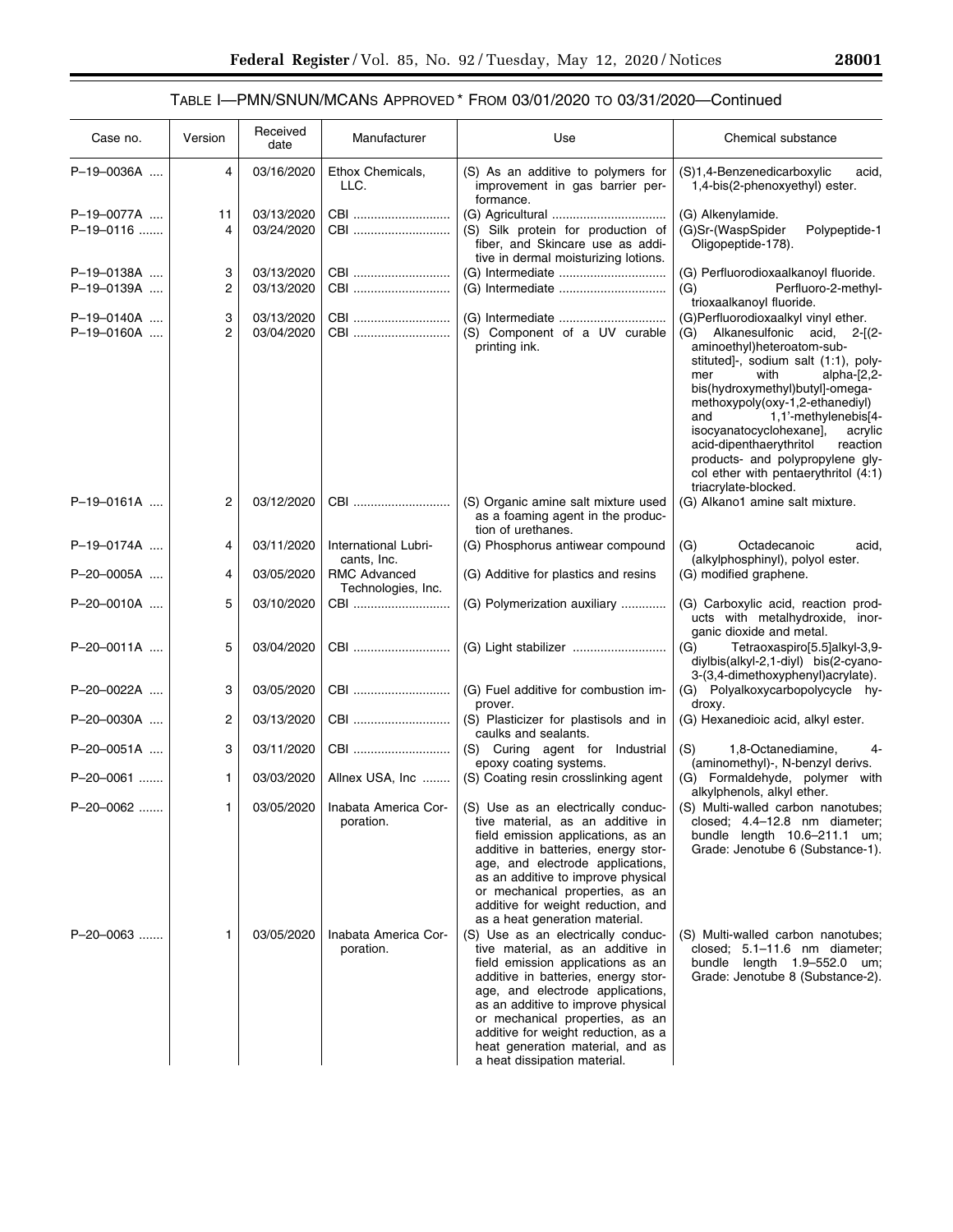## TABLE I—PMN/SNUN/MCANS APPROVED \* FROM 03/01/2020 TO 03/31/2020—Continued

| Case no.    | Version | Received<br>date | Manufacturer                      | Use                                                                                                                                                                                                                                                                                                                                                                         | Chemical substance                                                                                                                                                                                                                                                                                                           |
|-------------|---------|------------------|-----------------------------------|-----------------------------------------------------------------------------------------------------------------------------------------------------------------------------------------------------------------------------------------------------------------------------------------------------------------------------------------------------------------------------|------------------------------------------------------------------------------------------------------------------------------------------------------------------------------------------------------------------------------------------------------------------------------------------------------------------------------|
| P-20-0064   | 1       | 03/05/2020       | Inabata America Cor-<br>poration. | (S) Use as an electrically conduc-<br>tive material, as an additive in<br>field emission applications, as an<br>additive in batteries, energy stor-<br>age, and electrode applications,<br>as an additive to improve physical<br>or mechanical properties, as an<br>additive for weight reduction, as a<br>heat generation material, and as<br>a heat dissipation material. | (S) Multi-walled carbon nanotubes;<br>closed; 7.9-14.2 nm diameter;<br>bundle length 9.4-106.4 um;<br>Grade: Jenotube 10 (Substance-<br>3).                                                                                                                                                                                  |
| P-20-0065   | 1       | 03/05/2020       | Inabata America Cor-<br>poration. | (S) Use as an electrically conduc-<br>tive material, as an additive in<br>field emission applications, as an<br>additive in batteries, energy stor-<br>age, and electrode applications,<br>as an additive to improve physical<br>or mechanical properties, as an<br>additive for weight reduction, as a<br>heat generation material, and as<br>a heat dissipation material. | (S) Multi-walled carbon nanotubes;<br>closed; 17.0-34.7 nm diameters;<br>globular shape; Grade: Jenotube<br>20 (Substance-4).                                                                                                                                                                                                |
| P-20-0066   | 1       | 03/09/2020       | CBI                               | (G) Antiwear additive for lubricants                                                                                                                                                                                                                                                                                                                                        | (G) 2-Propenoic acid, 2-hydroxy-<br>ethyl ester, reaction products with<br>dialkyl hydrogen heterosubstituted<br>phosphate and dimethyl phos-<br>phonate.                                                                                                                                                                    |
| P-20-0067   | 1       | 03/11/2020       | Shepherd Chemical                 | (G) Catalyst and Additive                                                                                                                                                                                                                                                                                                                                                   | (S) Neodecanoic acid, zinc salt,<br>basic.                                                                                                                                                                                                                                                                                   |
| P-20-0068   | 1       | 03/11/2020       | CBI                               |                                                                                                                                                                                                                                                                                                                                                                             | (S) 1,3-Propanediol, 2,2-dimethyl-,<br>1,3-diacetate.                                                                                                                                                                                                                                                                        |
| P-20-0069   | 2       | 03/21/2020       | CBI                               | (G) Surface-active chemical                                                                                                                                                                                                                                                                                                                                                 | (G) 2-Propenoic acid, 2-methyl-,<br>polymer with 2-hydroxyethyl 2-<br>methyl-2-propenoate<br>phosphate<br>and<br>2-propenoic<br>acid<br>salt,<br>peroxydisulfuric<br>acid<br>([(HO)S(O)2]2O2) sodium salt<br>$(1:2)$ - and sodium (disulfite) $(2:1)$ -<br>initiated.                                                        |
| P-20-0070   | 1       | 03/16/2020       | <b>Clariant Corporation</b>       | (S) Solvent for use in formulated<br>pesticide<br>products,<br>and<br>in<br>agrochemical adjuvant formula-<br>tions.                                                                                                                                                                                                                                                        | (S) Nonanamide, N,N-dimethyl-.                                                                                                                                                                                                                                                                                               |
| P-20-0072   | 1       | 03/18/2020       | CBI                               | (G) Additive used to impart specific<br>physicochemical properties to fin-<br>ished articles.                                                                                                                                                                                                                                                                               | (G) Multi-walled carbon nanotubes.                                                                                                                                                                                                                                                                                           |
| P-20-0074   | 1       | 03/23/2020       | <b>Clariant Corporation</b>       | (S) Surfactant for use in the formu-<br>lation of pesticide products.                                                                                                                                                                                                                                                                                                       | (S) Oxirane, 2-methyl-, polymer with<br>monoundecyl<br>ether,<br>oxirane,<br>branched and linear.                                                                                                                                                                                                                            |
| P-20-0075   | 1       | 03/24/2020       | CBI                               | (G) Pigment dispersant                                                                                                                                                                                                                                                                                                                                                      | Phenol.<br>$4,4'$ - $(1-$<br>(G)<br>alkylalkylidene)bis-, polymer with<br>2-(2-aminoalkoxy)alcohol,2-<br>(chloroalkyl) oxirane,<br>N1, N1-<br>dialkyl-1,3-alkanediamine<br>and<br>-.alpha-hydro-.omega.<br>hydroxypoly[<br>-2, oxy(alkyl-1<br>alkanediyl)],<br>branched<br>4-<br>ethers, acetates<br>alkylphenyl<br>(salts). |
| P-20-0076   | 1       | 03/25/2020       | Cytec Industries, Inc.            | (G) Mining chemical                                                                                                                                                                                                                                                                                                                                                         | (S) Glycine, reaction products with<br>O-iso-Pr<br>sodium<br>carbonodithioate, sodium salts.                                                                                                                                                                                                                                 |
| SN-19-0006A | 3       | 03/05/2020       | CBI                               | (G) Component for 3D Printing for-<br>mulations.                                                                                                                                                                                                                                                                                                                            | 2-Propen-1-one,<br>(S)<br>$1-(4 -$<br>morpholinyl)-.                                                                                                                                                                                                                                                                         |

\* The term 'Approved' indicates that a submission has passed a quick initial screen ensuring all required information and documents have been provided with the submission prior to the start of the 90 day review period, and in no way reflects the final status of a complete submission review.

In Table II of this unit, EPA provides the following information (to the extent

that such information is not claimed as CBI) on the NOCs that have passed an

initial screening by EPA during this period: The EPA case number assigned